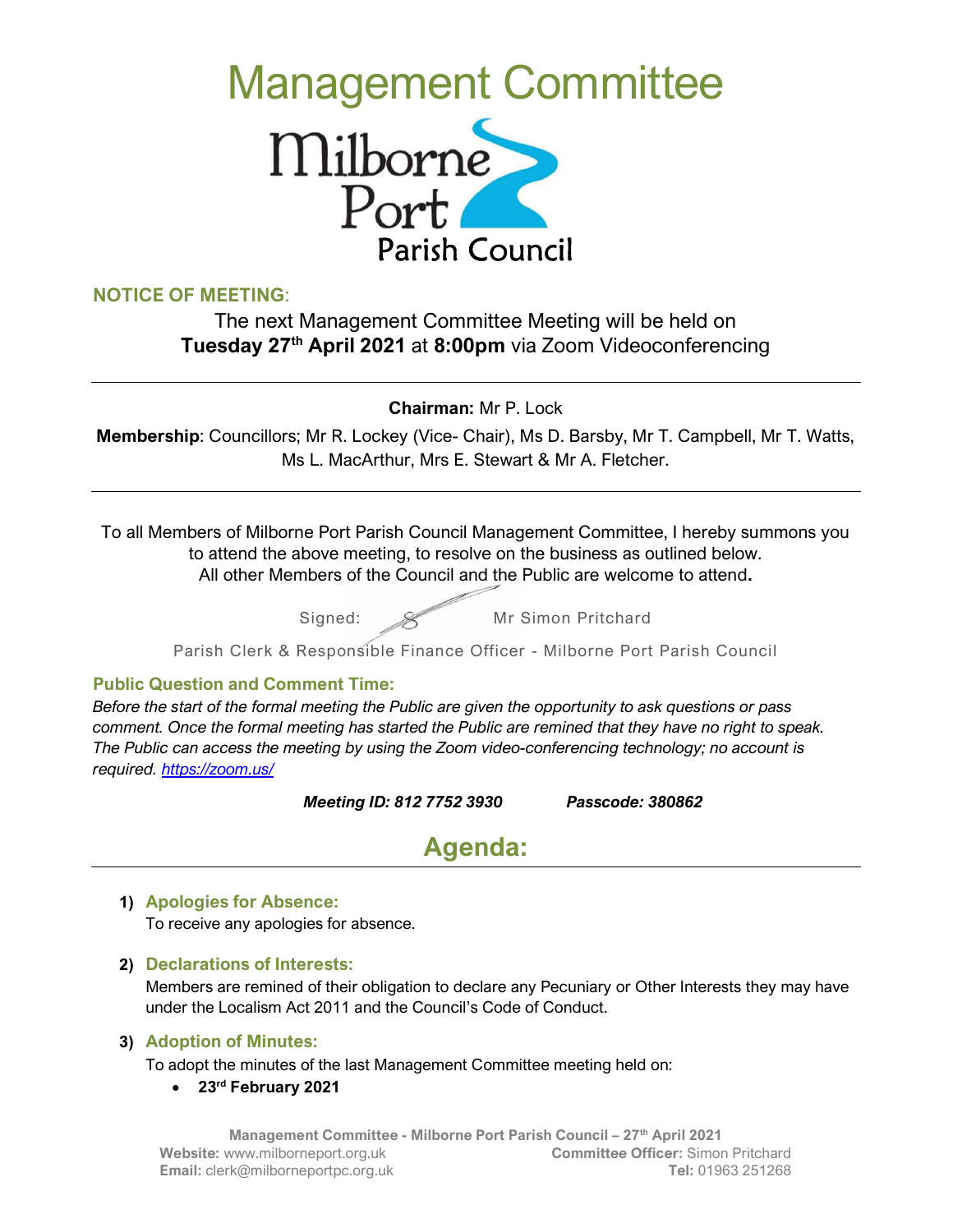#### 4) Play Parks Quarterly Inspection Report:

To receive the latest professional inspection report and any verbal updates from the Clerk (Gainsborough) or Cllr Lockey (Springfield) and resolve on any actions required.

#### 5) Management Committee Finance:

To receive the latest budget spending to date for the Committee's budget lines and to receive a verbal report from the Clerk as to any possible future unbudgeted liability that would have a significant impact on the Council's finances.

# 6) Management of: The Skatepark (Gainsborough) –

#### A. The Skatepark Noise Complaint:

The Skatepark is suffering from anti-social behaviour inc graffiti, noise, and damage to equipment. Residents have complained about the amplified music. The Committee to consider if any action can / should be taken.

#### B. The Water Tap:

The new water tap was vandalised in February, no quick fix solution has been found. The supplier has suggested they can make a protective hood for £491.87 but this does not completely prevent vandalism. The cost to keep replacing the tap will be about £100. Committee to resolve on the next steps and associated costs.

#### 7) Management of: The Council's Trees –

To receive the tree condition report commissioned by the Committee and to resolve on the appointment of a contractor to carry out the recommended works with associated costs.

#### 8) Management of: The Churchyard Lawn Mowers –

To resolve on the replacement of one of the Churchyard Lawn Mowers. The Committee is asked to set a budget. The Clerk will give a verbal report.

# 9) Management of: The Allotments Entrance –

#### A. Allotments Entrance:

A grant for £1,225 has been secured for tarmacking the allotments entrance. Members to resolve if to go ahead with the project and if so to appoint a contractor with associated costs.

# B. Removal of Allotments Dumping Heap:

At the far end of the Allotments is a large 'compost' heap that has been used by multiple allotment holders over several years. The heap is on Parish Council land and is blocking vehicle access to the Skatepark and so needs removing. Cost £381.20 by SSDC.

#### 10)Springfield Recreation Area - Management Agreement:

To receive and resulve upon a draft agreement between the Playing Fields Trustees and the Parish Council concerning what each organisation are responsible for managing.